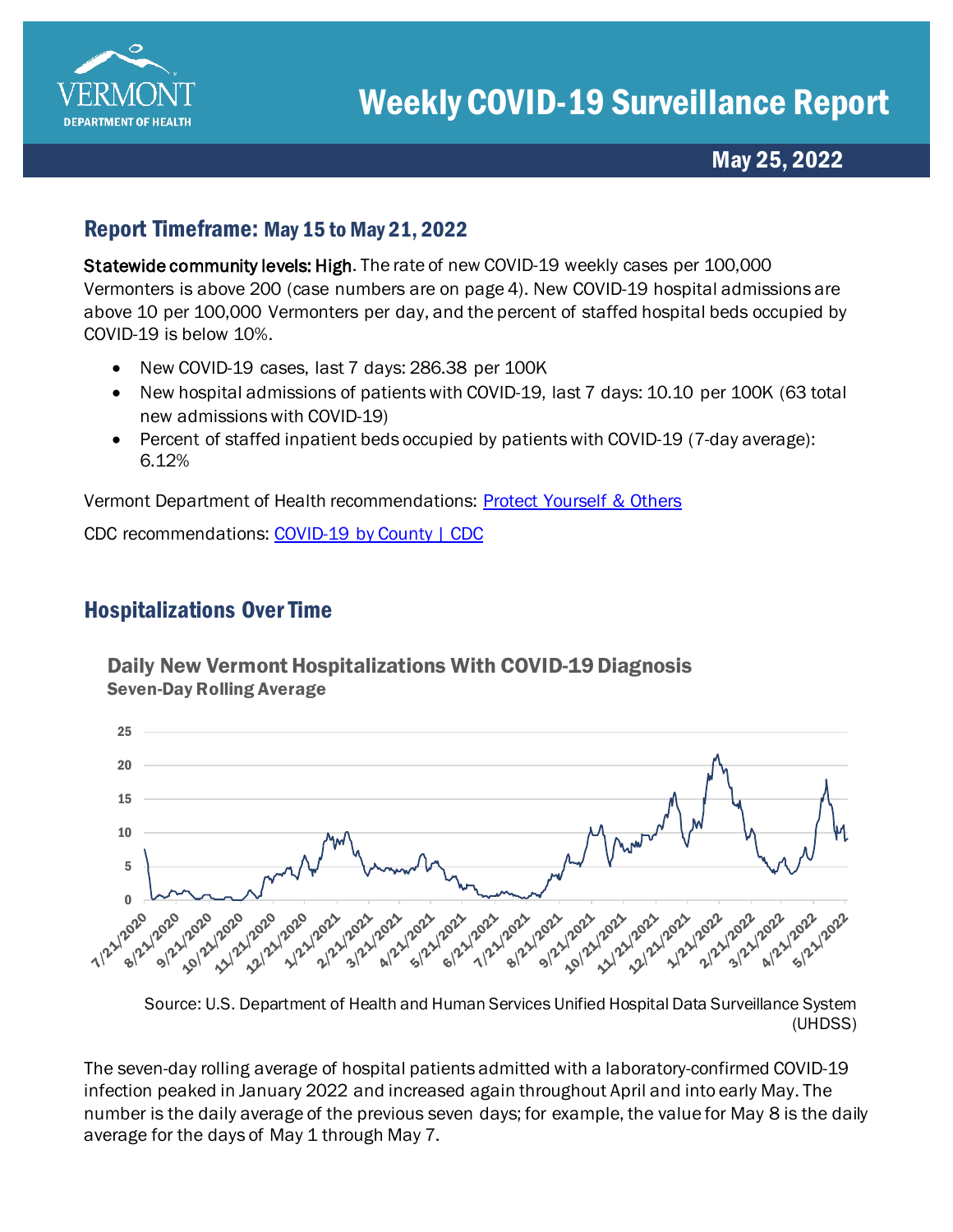## Syndromic Surveillance

Vermont is using the Electronic Surveillance System for the Early Notification of Community-based Epidemics (ESSENCE), which provides all individual emergency department visits from participating emergency departments<sup>1</sup> to identify Emergency Department visits for COVID-Like Illness (CLI).

During this reporting period, between 5% and 6% of emergency visits in participating emergency departments have included COVID-like illness.



Source: Early Notification of Community-based Epidemics (ESSENCE)



#### Proportion of circulating variants

Almost all specimens collected during the past several weeks have been BA.2 sublineages. (Sources: Broad; Health Department WGS Program. Note: Due to weekly variability in the number of sequences sampled, the graph format has been switched to reflect the proportion, rather than count, of variants.)

<span id="page-1-0"></span>*<sup>1</sup>* All Vermont hospitals and two urgent care clinics are included in ESSENCE.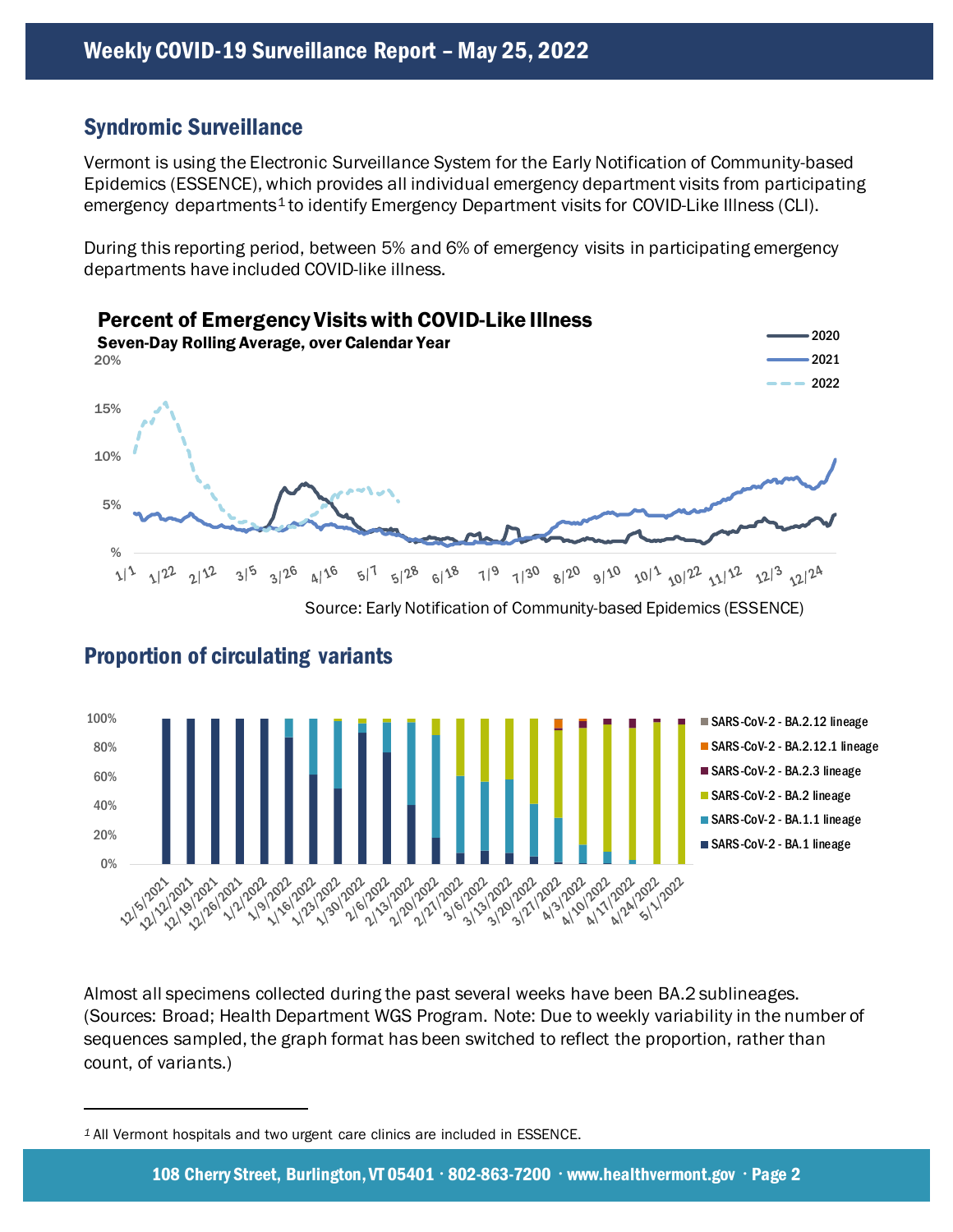

# Wastewater Monitoring

Several Vermont wastewater districts have recently begun participating with the National Wastewater Surveillance System (NWSS). The NWSS reports the percent of changes over 15 days. Sample frequency may vary by site. Due to a recent change in NWSS contractor, most NWSS sites still have not accumulated enough data to show trends.

| <b>NWSS Site</b>      | 15-day % change              |
|-----------------------|------------------------------|
| Bennington            | $\star$                      |
| <b>Brighton</b>       | $\star$                      |
| <b>Essex Junction</b> | Increase between 10% and 99% |
| Johnson               | $\star$                      |
| Morrisville           | $\star$                      |
| Newport City          | $\star$                      |
| Springfield           | $\star$                      |
| St. Albans City       | $\star$                      |
| St. Johnsbury         | $\star$                      |
| Troy / Jay WWTP       | Increase of $\geq$ 1000%     |
| Winooski              | $\star$                      |

\*Trend data will be reported when available

In addition to Vermont's NWSS sites, the City of Burlington has been collecting samples in collaboration with the Health Department and research partners at the University of Vermont and at Dartmouth-Hitchcock Medical Center. Burlington has been collecting data since August 2020, and reports on the 24-hour viral concentration (as genomes per liter) of SARS-CoV-2 ribonucleic acid (RNA) collected at the city's three wastewater plants.



Burlington reported lower viral concentrations at all three wastewater sites on 5/16. These levels remain elevated compared to concentrations detected before the initial Omicron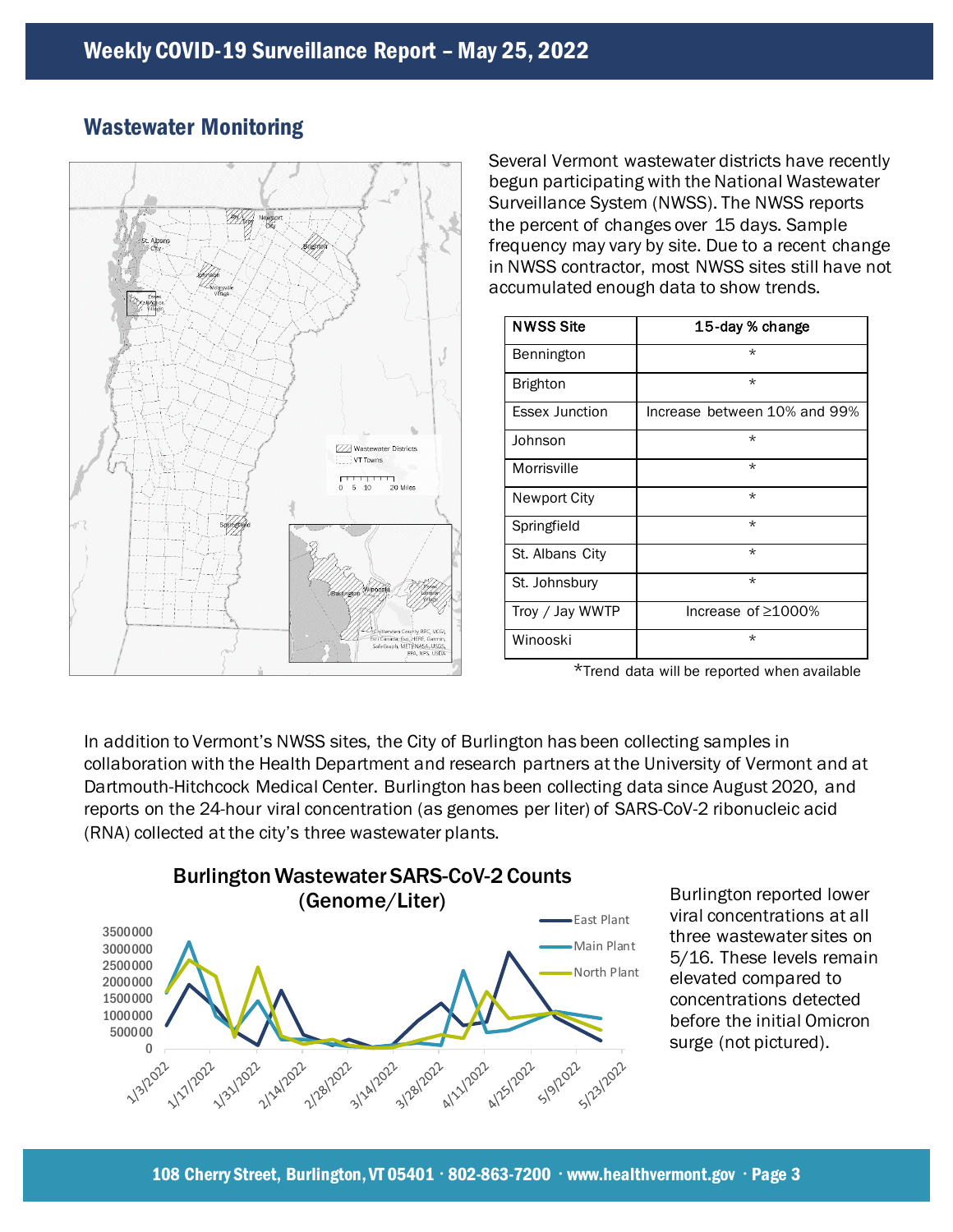### Vaccination Rates



Vermonters Age 5+ Up to Date on COVID-19 Vaccination

Note: Race/ethnicity information is missing for 4% of vaccinated individuals. Population denominators are from 2019 population estimates so percentages shown are an estimate which may vary from the true proportion in the population, particularly for smaller groups. "Up to date" means a person has received all recommended doses in their primary series of COVID-19 vaccine, and one booster dose when eligible.

[COVID-19 vaccination rates](https://www.healthvermont.gov/covid-19/vaccine/covid-19-vaccine-dashboard) for Vermonters who identify as Pacific Islanders or Native American, Indigenous, or First Nation have been substantially lower than rates for other Vermonters. In addition, the number of people in the Vermont Immunization Registry who identify as Pacific Islanders or Native American, Indigenous, or First Nation are much lower than our Vermont Department of Health population estimates. These findings could be due to one or more of the following:

- 1) Pacific Islanders and Native/Indigenous Americans are less likely to report their race.
- 2) Pacific Islanders and Native/Indigenous Americans are receiving fewer vaccinations.
- 3) Health Department population estimates are overestimating the true population.
- 4) Race and ethnicity are collected by providers in a way that does not align with how people identify.

#### Identified Cases



Note: Case counts and rates are calculated by *confirmed* and *probable* cases reported to the Health Department. (Source: NBS)

To calculate rates, counts are divided by 2019 Vermont population estimates for respective category and expressed per 100,000 in each category.

Due to high number of cases missing race/ethnicity data, rates are not provided for race/ethnicity categories.